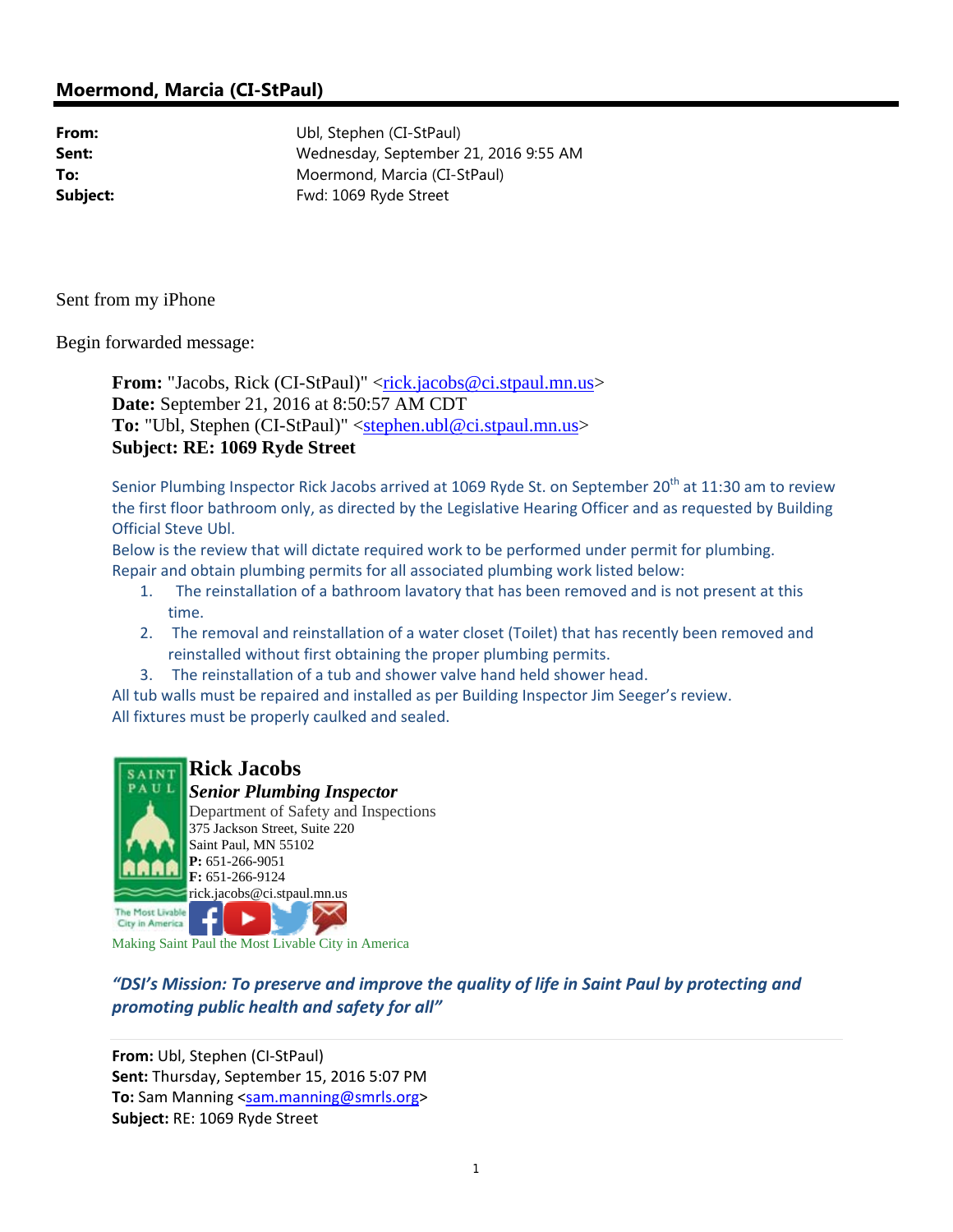Good afternoon Sam,

We will schedule our Building Inspector, Jim Seeger, and our Senior Plumbing Inspector, Rick Jacobs, to be at the property on Tuesday, September  $20^{th}$  at  $11:30$ A.M.

Please have the building accessible to review the bathroom as directed by the Legislative Hearing Officer from the attached document.

Their review will dictate the required work to be performed under permit. As stated in the document, permits will be allowed to be obtained for this work on this building categorized as a Vacant Building II.

Thank you,



Making Saint Paul the Most Livable City in America

**From:** Sam Manning [mailto:sam.manning@smrls.org] **Sent:** Thursday, September 15, 2016 1:47 PM **To:** Ubl, Stephen (CI-StPaul) **Subject:** Fwd: 1069 Ryde Street

Hi Steve,

I hope you're having a good day. I'm contacting you on behalf of my client, Linda Johnson, who resides at the above-referenced address, which is in the process of a condemnation appeal. I just spoke with Marcia Moermond, who told me that you'd like to have Jim Seeger and Rick Jacobs go out to inspect the premises before they can pull permits to do the appropriate repairs. Ms. Johnson has contacted a contractor, Bruce Boudreau, who would like to be present during the inspection.

After speaking with both Ms. Johnson and Mr. Boudreau, it seems like anytime in the morning next week would work well for the inspection. Would your inspectors be able to fit that in their schedules?